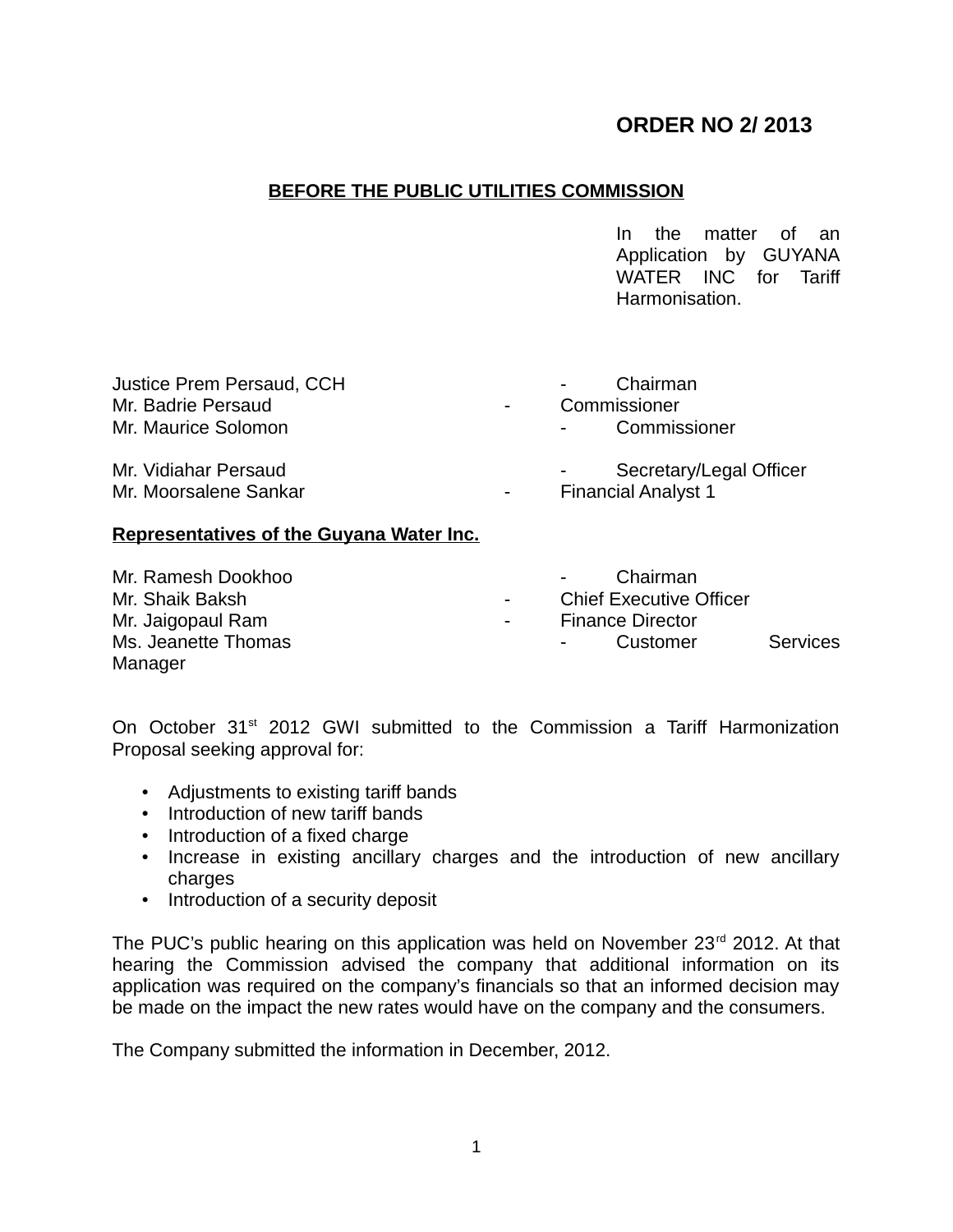In January 2013 GWI submitted a further request for an amendment to its original application with respect to the fixed charges. It cited an approximate 35% increase in the price of water meters since the date of its original submission. And it also sought an increase in fixed charge considering it necessary for the company to maintain the integrity of its strategic programme.

The hearing reconvened on the 20<sup>th</sup> March 2013:

The Public Utilities Commission has its duties set out in the PUC Act, and among its functions are to oversee tariffs and quality of service of any public utility, taking into account also the terms and conditions of any licence granted to it. Underlying our duties is that we function in the public interest.

The licence prescribes that GWI shall have a tariff that covers its operation and maintenance costs through tariffs by ending of year 2004, but this has not been achieved, and regrettably, compliance with the licence seems to be elusive.

There is, of course, the usual quid pro quo where GWI was required to provide 90% of the coastal population with safe water by whatever means by year 2007, and shall also ensure that water is available to 80% of all settlements in the Hinterland through sustainable and cost effective locally appropriate measures to be developed by GWI.

We offer no comment now except to say that it is a known fact that such standards have not been met. Another non-achieved condition is providing a twenty-four (24) hour continuous service of pressurised water supply at a minimum of five meters of consumers' premises in coastal Guyana, including, of course, Georgetown.

We, however, take note of the efforts in which the utility has been involved to improve the service to the various communities, and over the past few years the percentage of consumers with access to potable water in the coastal communities has increased from approximately 70 percent to nearing 100 percent.

Substantial rehabilitation of the Sewer System has been undertaken, and the Georgetown Sanitation Improvement System is currently being undertaken. The Commission is much concerned with the regular influx of high rise buildings and structures in and around Georgetown, and expects the Utility Company to be very proactive to ensure the sewerage system is not compromised to affect its effective disposal of effluent.

The Chief Executive Officer of GWI has advised the Commission that they are conducting a Data Verification Exercise to enhance the accuracy of the Customer Information Data base. It is expected that this project will be completed by December 31, 2013.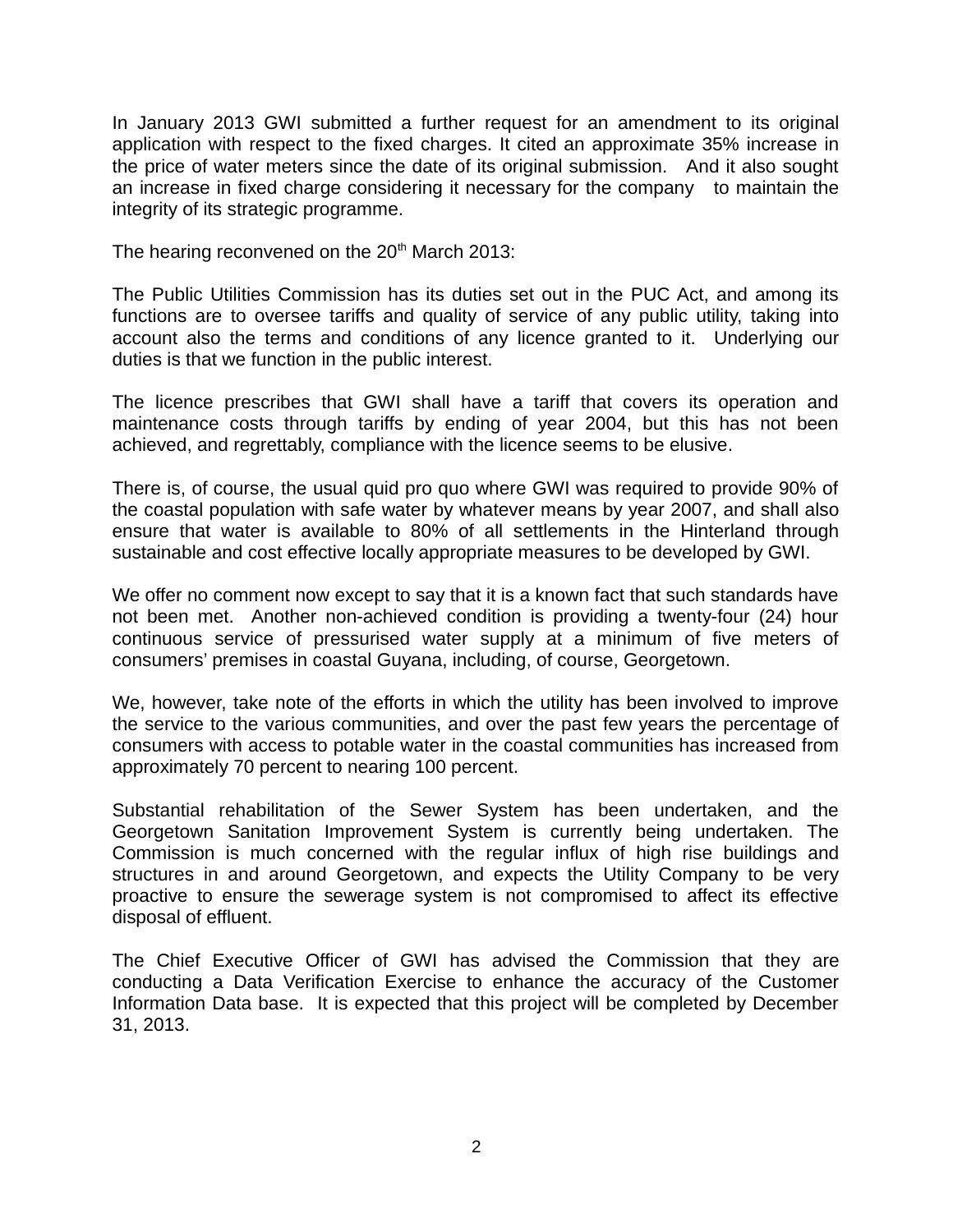We look forward to this as it is a necessity to have an accurate Consumers Data Base to ensure the accuracy of charges and collection of all rates from legitimate consumers. As a consequence there shall be an improvement in the collection of rates.

In our deliberations we must be objective and in fixing rates we shall not show undue preference for or unduly discriminate against any consumer or class of consumers similarly treated, provided of course that different rates may be prescribed for different classes of consumers by reference to the different areas of supply or different parts of such areas, or to any other relevant circumstance. An example, for instance, of different classes of consumers is of those who are metered and those who are not.

In our day to day dealings with consumers and staff of GWI we are tending to the view that employees of this utility company need to be more competent, conscious and concerned of their obligation to deal with the public in a humane manner, rather than seek to rely on the fact that they are employed in a monopoly institution and need not properly address the concerns of consumers.

Mr. Shaik Baksh, Chief Executive Officer, of GWI in his presentation to the Commission noted that there had been no adjustments to the tariff structure for nearly eight (8) years. We agree and at the time the increase was granted the PUC had noted that *the tariff table had in excess of twenty different rate schedules, none of which had apparently been developed with the objective of making consumer prices reflect the cost of supply.* 

We are aware that one of the major problems facing GWI is NON REVENUE WATER. As the term suggests non revenue water is water produced by GWI for which it is receiving no income. It is also not unknown that not all consumers are served by meters. By an earlier Order the Commission had granted a higher tariff for unmetered consumers. Our perception was that metered consumers will exercise prudence in the use of water and will tend to conserve. But then, there are reports that meters are bypassed and or tampered to the benefit of consumers. Management of GWI is not unaware of this state of affair and it must take urgent action to arrest these happenings.

Mr. J Ram, Finance Director of GWI, reported that the increases the company is seeking will not return the company to a position of profitability and even if the increases were granted in full the company would still incur a loss of approximately \$4.2 billion for the period 2013-2016.

 We accept that in order to maintain its momentum in improving access to potable water, improve the level of service and the provision of safe as well as clean water, it is necessary for the Company to generate adequate income which can be utilized in satisfying its operational, capital and expansion costs.

We accept that the existing tariff structure does not provide an adequate revenue base from which GWI can cover its total costs.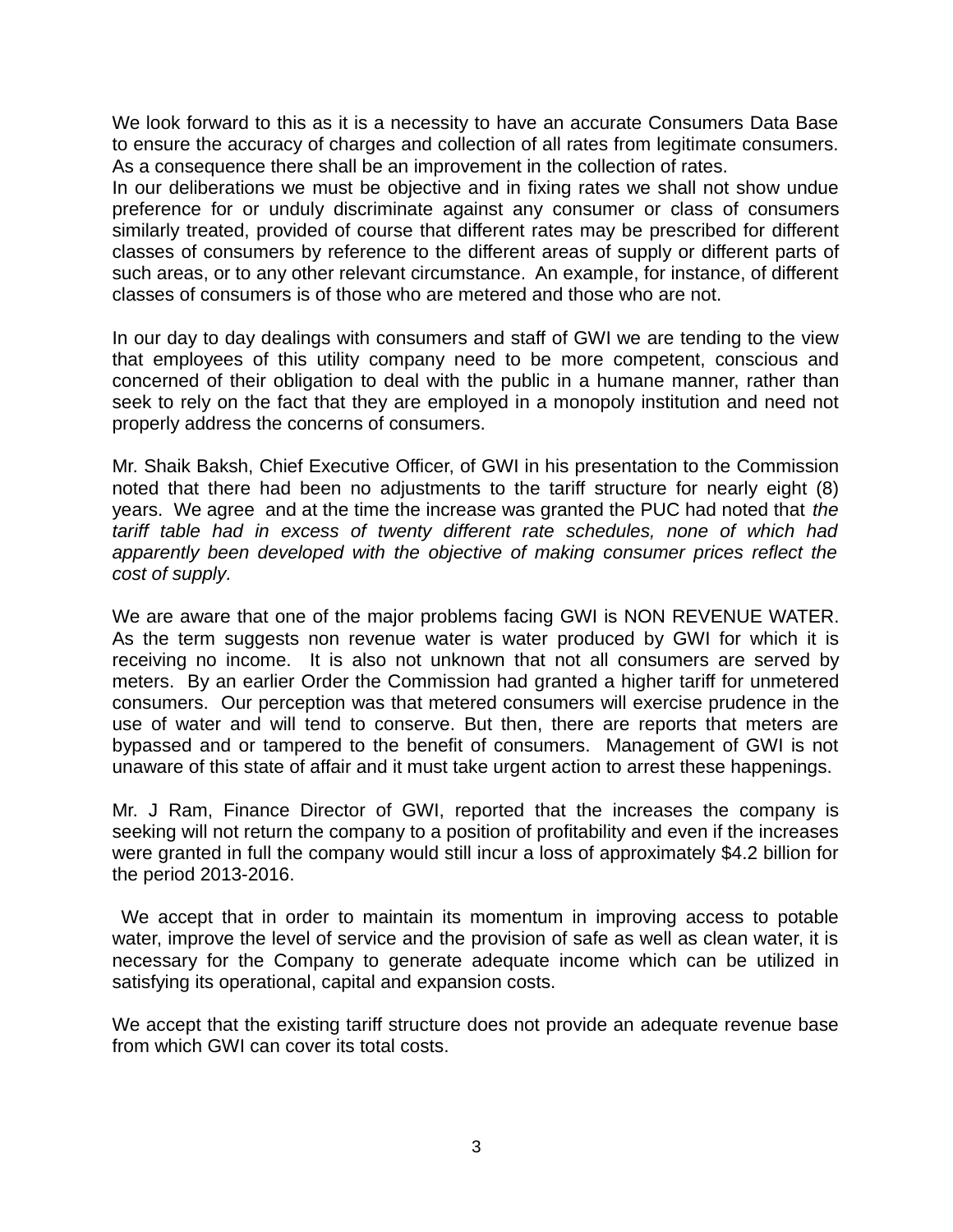After careful consideration and taking into account the views expressed by the various stakeholders the Commission approves the following rates effective from July  $1<sup>st</sup>$  2013, and these are contained in Appendix One hereto attached.

As a condition in granting the increased rates for the various categories of users GWI will be required to meet the following targets and to report its performance to the Commission **bi-annually commencing from 14th January 2014:**

- Consumer data base should be sanitized to reflect legitimate debtors. This should be accomplished no later than  $31<sup>st</sup>$  December 2013.
- Meters would be read once per quarter and estimated billings would cease.
- Collection rates should increase incrementally each year to 2016; correspondingly bad debt provision should be reduced.
- Non revenue water should be reduced by 3-4 percentage points annually to 2016.
- GWI by 2016 will maintain the level of at least 95% of services having functioning meters.
- All disconnected consumers that have not been legitimately reconnected should be revisited within 60 days of being disconnected, to ensure that these customers are not illegally reconnected and outstanding balances should be pursued to the full extent of the law.

In the tariff filing, GWI has introduced definitions that are integral in identifying various categories of consumers. The Commission has accepted the terms suggested by GWI, and there should be strict compliance with the rates attached to each category. These definitions are set out in Appendix Two, hereto attached.

| -sgd-                   |                                           |
|-------------------------|-------------------------------------------|
|                         |                                           |
| Prem Persaud:           | Chairman.                                 |
| -sgd-                   |                                           |
| <b>Badrie Persaud</b>   | Commissioner.<br><b>Contract Contract</b> |
| -sgd-                   |                                           |
|                         |                                           |
| <b>Maurice Solomon:</b> | Commissioner.                             |
|                         |                                           |

Dated this 10th day of June, 2013.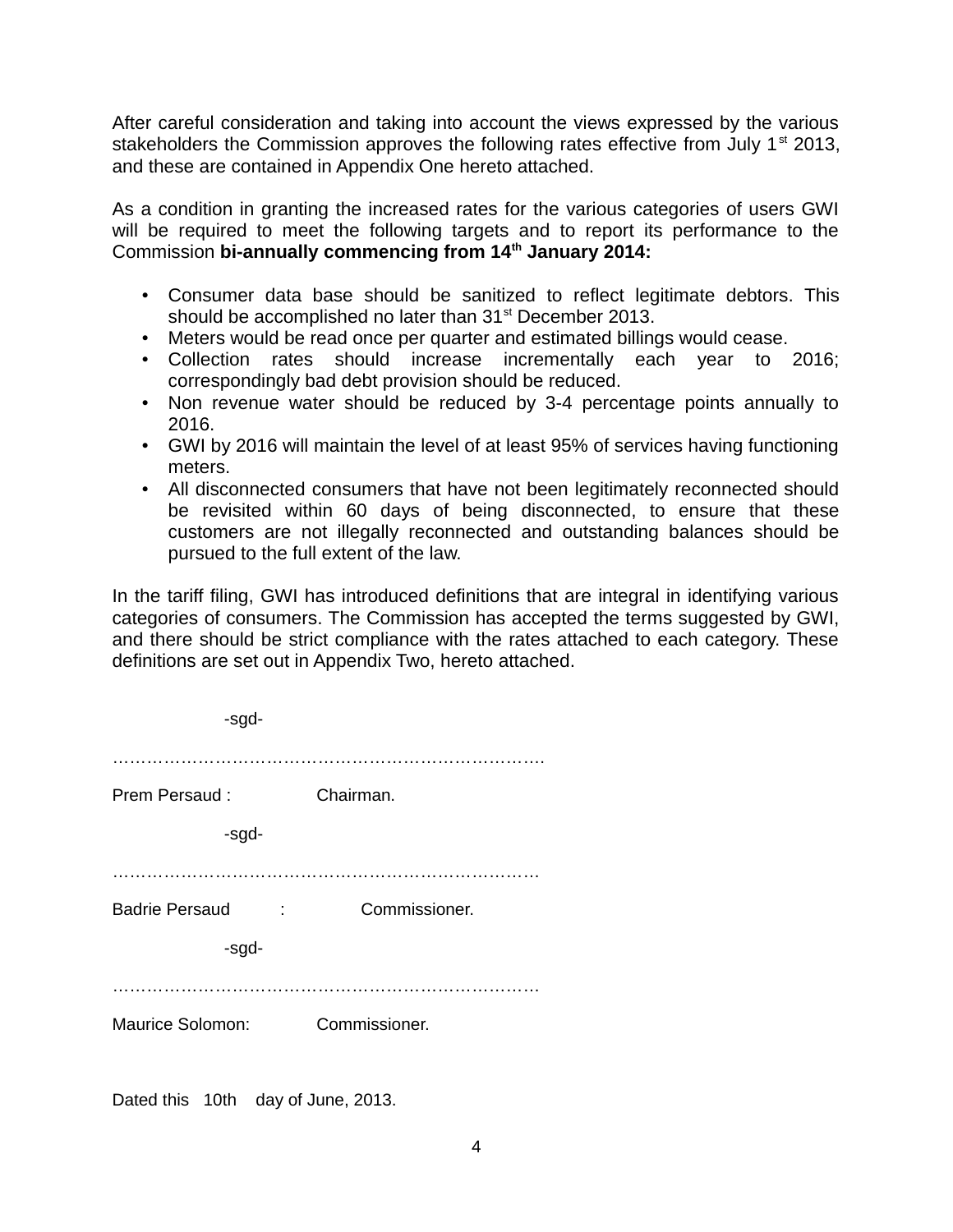### **APPENDIX ONE**

#### **NEW WATER TARIFFS**

### A. **Residential Metered Consumers Receiving Treated Water:**

| <b>Fixed Charge</b> | <b>Monthly Consumption Charge</b>          |    |      |
|---------------------|--------------------------------------------|----|------|
|                     | $13-20$ (m3)<br>21 (m3) and<br>$0-12$ (m3) |    |      |
|                     |                                            |    | over |
|                     |                                            |    |      |
| 300.                |                                            | 95 |      |

### B. **Residential Metered Consumers Receiving Un-Treated Water:**

|                     | <b>Monthly Consumption Charge</b>          |  |      |  |
|---------------------|--------------------------------------------|--|------|--|
| <b>Fixed Charge</b> | $13-20$ (m3)<br>21 (m3) and<br>$0-12$ (m3) |  |      |  |
|                     |                                            |  | over |  |
|                     |                                            |  |      |  |
| 300                 |                                            |  |      |  |

## C. **Residential 1 (One) Un-Metered Consumers Receiving Treated Water:**

| <b>Fixed Charge</b> | <b>Monthly Consumption</b><br>Charge |  |
|---------------------|--------------------------------------|--|
|                     |                                      |  |
|                     |                                      |  |

## D. **Residential 2 (Two) Un-Metered Consumers Receiving Treated Water:**

| <b>Fixed Charge</b> | <b>Monthly Consumption</b><br>Charge |
|---------------------|--------------------------------------|
|                     |                                      |
|                     | 2.225                                |

## E. **Residential 1 (One) Un-Metered Consumers Receiving Untreated Water:**

| <b>Fixed Charge</b> | <b>Monthly Consumption</b><br>Charge |  |
|---------------------|--------------------------------------|--|
|                     |                                      |  |
|                     | 1 000                                |  |

## F. **Residential 2 (Two) Un-Metered Consumers Receiving Untreated Water:**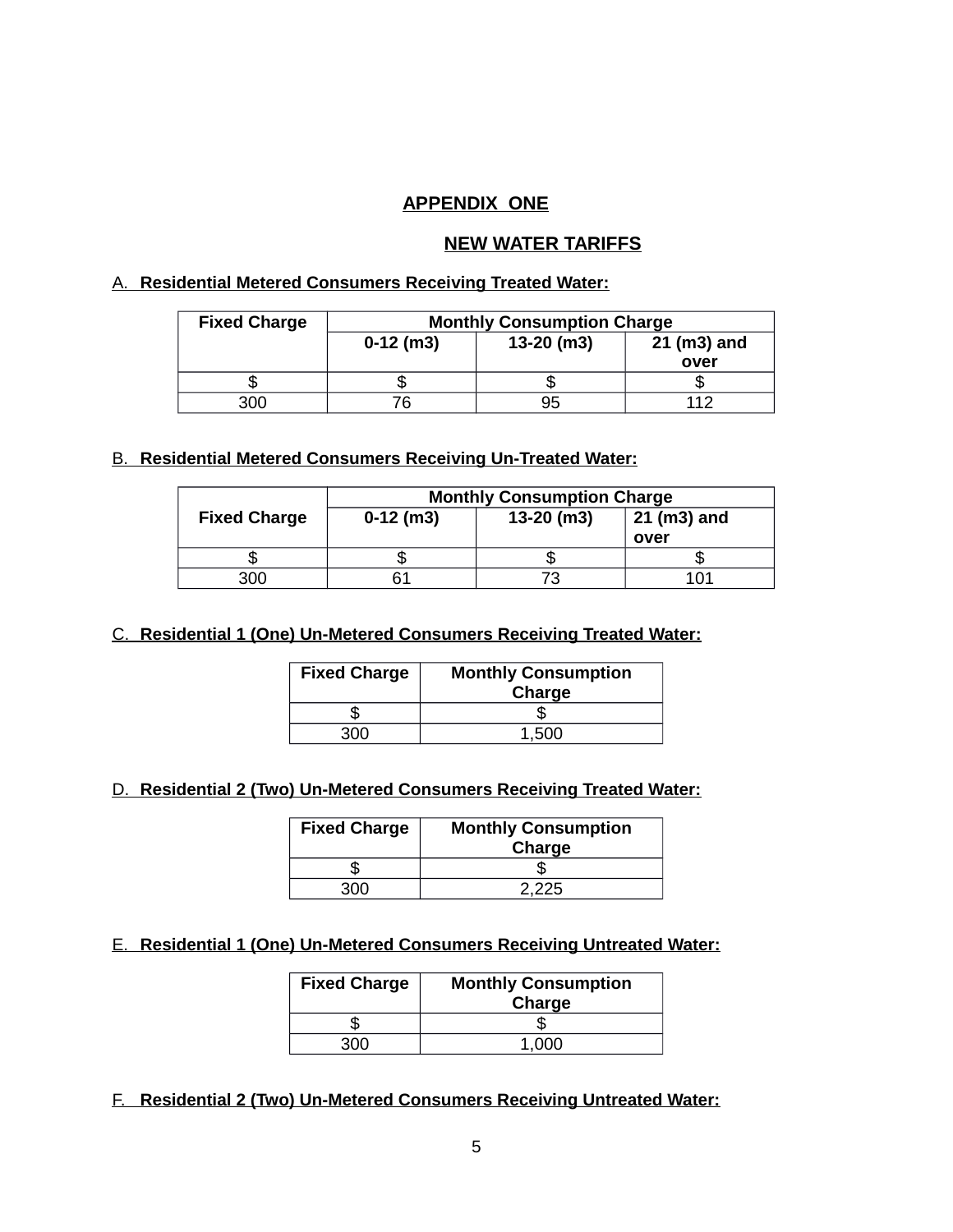| <b>Fixed Charge</b> | <b>Monthly Consumption</b><br>Charge |  |
|---------------------|--------------------------------------|--|
|                     |                                      |  |
|                     |                                      |  |

## G. **Hinterland (Small Towns) Residential:**

| <b>Fixed Charge</b> | <b>Monthly Consumption</b><br>Charge |  |
|---------------------|--------------------------------------|--|
|                     |                                      |  |
|                     |                                      |  |

## H. **Non-Residential Metered Consumers Receiving Treated Water:**

|                     | <b>Monthly Consumption Charge</b> |              |                     |
|---------------------|-----------------------------------|--------------|---------------------|
| <b>Fixed Charge</b> | $0-20$ (m3)                       | $21-30$ (m3) | 31 (m3) and<br>over |
|                     |                                   |              |                     |
| .000                |                                   | 140          | 189                 |

## I. **Non-Residential Metered Consumers Receiving Untreated Water:**

|                     | <b>Monthly Consumption Charge</b> |              |                     |
|---------------------|-----------------------------------|--------------|---------------------|
| <b>Fixed Charge</b> | $0-20$ (m3)                       | $21-30$ (m3) | 31 (m3) and<br>over |
|                     |                                   |              |                     |
| 2,000               |                                   | 126          |                     |

## J. **Non-Residential Unmetered Consumers Receiving Untreated Water:**

| <b>Classification</b>              | <b>Fixed Charge</b> | <b>Monthly Consumption</b><br>Charge |
|------------------------------------|---------------------|--------------------------------------|
|                                    | \$                  | \$                                   |
| Non-residential Band<br><b>One</b> | 500                 | 1,890                                |
|                                    |                     |                                      |
| Non-residential Band<br>Two        | 1,000               | 3,150                                |
| Non-residential Band<br>Three      | 2,500               | 8,505                                |
| Non-residential Band<br>Four       | 5,000               | 12,758                               |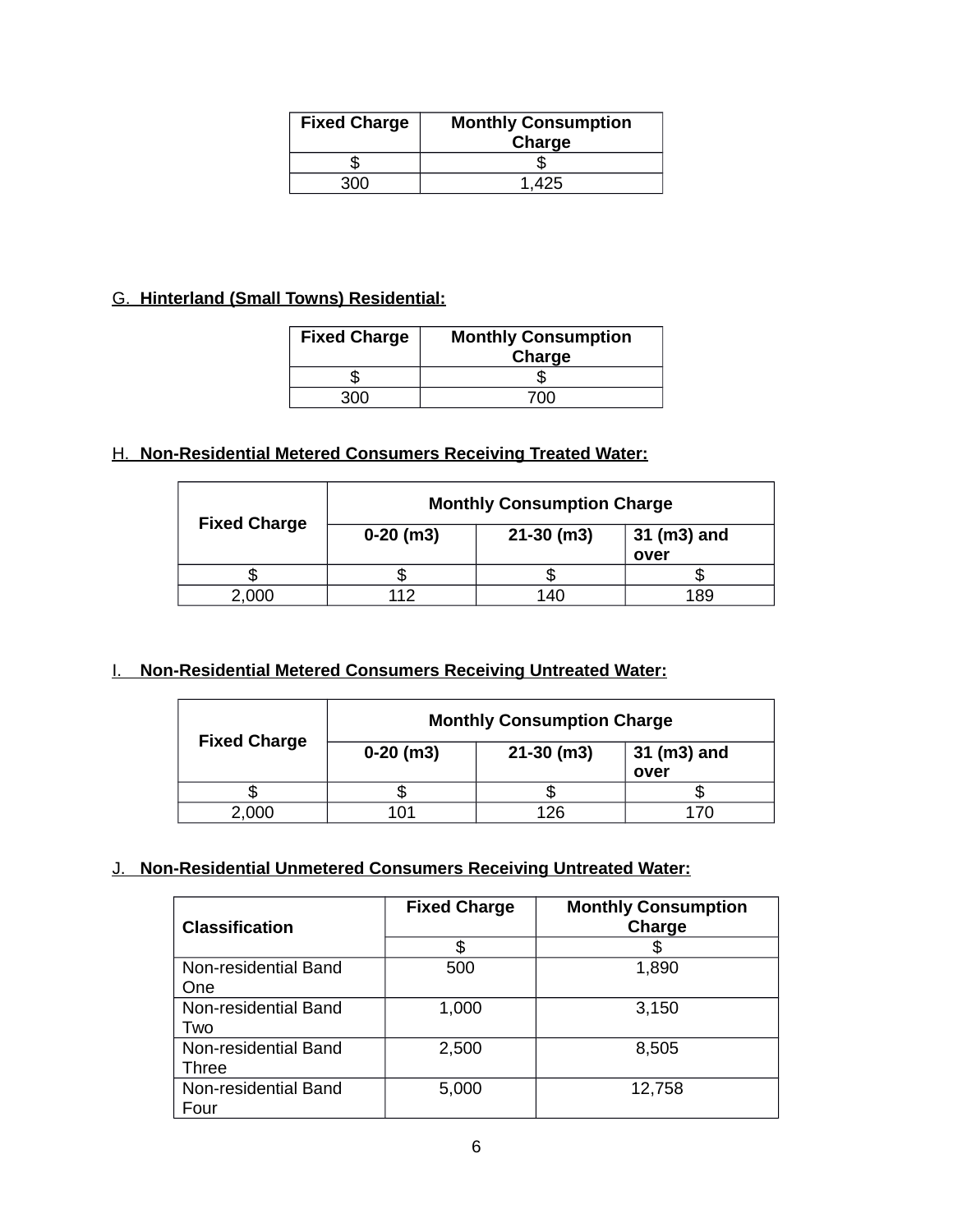| Non-residential Band | 9,500 | 21,263 |
|----------------------|-------|--------|
| Five                 |       |        |

### K. **Non-Residential Unmetered Consumers Receiving Treated Water:**

| <b>Classification</b>         | <b>Fixed Charge</b> | <b>Monthly Consumption</b><br>Charge |
|-------------------------------|---------------------|--------------------------------------|
|                               | \$                  |                                      |
| Non-residential Band<br>One   | 500                 | 2,100                                |
| Non-residential Band<br>Two   | 1,000               | 3,500                                |
| Non-residential Band<br>Three | 2,500               | 9,450                                |
| Non-residential Band<br>Four  | 5,000               | 14,175                               |
| Non-residential Band<br>Five  | 9,500               | 23,625                               |

### L. **Non-Residential Hinterland Consumers:**

| <b>Classification</b>         | <b>Fixed Charge</b> | <b>Monthly Consumption</b><br>Charge |
|-------------------------------|---------------------|--------------------------------------|
|                               |                     |                                      |
| Non-residential Band<br>One   | 300                 | 1,500                                |
| Non-residential Band<br>Two   | 500                 | 3,000                                |
| Non-residential Band<br>Three | 2,000               | 5,000                                |

## **SEWAGE TARIFFS:**

#### M. **Metered Residential Sewage Consumers:**

Metered residential Sewer Consumers will pay a monthly sewer charge of \$40 per m3 for every cubic meter of water consumed for domestic purposes up to a maximum consumption of 30m3; thereafter consumers will pay \$53 per cubic meter.

For avoidance of doubt the two examples below explain the mechanism of the charge.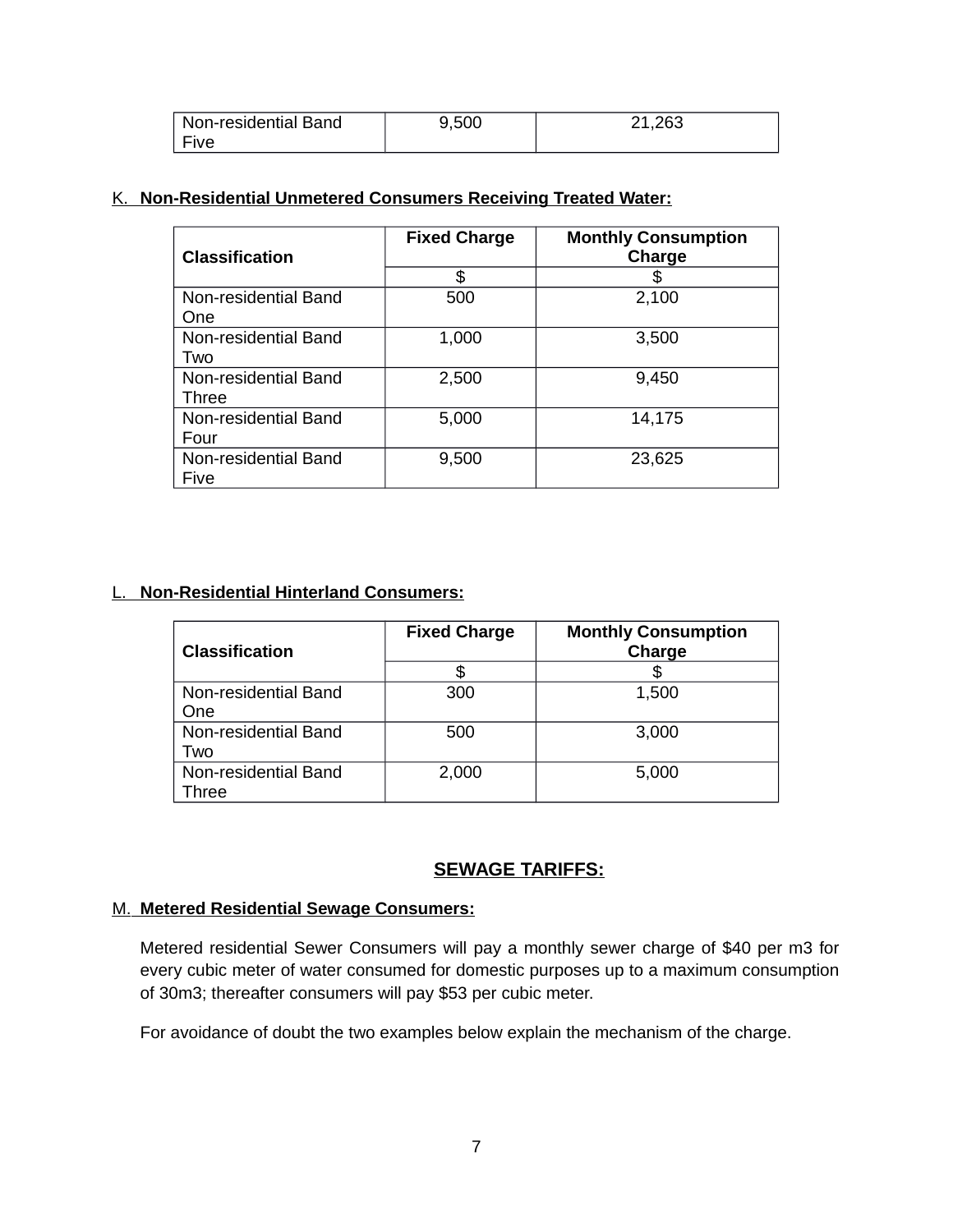- 1. A consumer uses 20 cubic meter of water for the month of January for domestic purposes. The consumer would be billed a consumption charge for the 20 cubic meters at the PUC approved rate together with a sewer charge of \$800 (20 \* \$40).
- 2. If the consumer were to use 40 cubic meters of water for the month of January, the consumer would be billed a consumption charge for the 40 cubic meters at the PUC approved rates and would be billed a further \$2,120 (40 \* \$53) for the sewer service.

### N. **Metered Non-Residential Sewage Consumers:**

Metered Non-residential consumers will pay a monthly charge of \$65 per m3 for every cubic meter of water consumed for commercial purposes up to a maximum consumption of 30 m3; thereafter the Non-residential consumer will pay \$75 per m3.

#### O. **Un-Metered Residential 1 (One) Consumer:**

Un-metered Residential 1 (one) Consumer will pay a flat service rate of \$700 per month.

#### P. **Un-Metered Residential 2 (Two) Consumer:**

Un-metered Residential 2 (two) Consumer will pay a flat service rate of \$1,200 per month.

#### Q. **Un-Metered Non-Residential Sewer Users:**

Un-metered Non-residential sewer tariff will be applied on a flat rate as set out below:

| <b>Classification</b> | <b>Monthly Consumption</b><br>Charge<br>æ. |
|-----------------------|--------------------------------------------|
| Non-residential Band  | 2,200                                      |
| One                   |                                            |
| Non-residential Band  | 2,860                                      |
| Two                   |                                            |
| Non-residential Band  | 3,825                                      |
| <b>Three</b>          |                                            |
| Non-residential Band  | 4,875                                      |
| Four                  |                                            |
| Non-residential Band  | 6,375                                      |
| Five                  |                                            |

#### **SECURITY DEPOSIT**

#### **1. Residential Consumers:**

From  $1<sup>st</sup>$  July, 2013 residential consumers applying for a service will be required to pay a security deposit of \$6,000.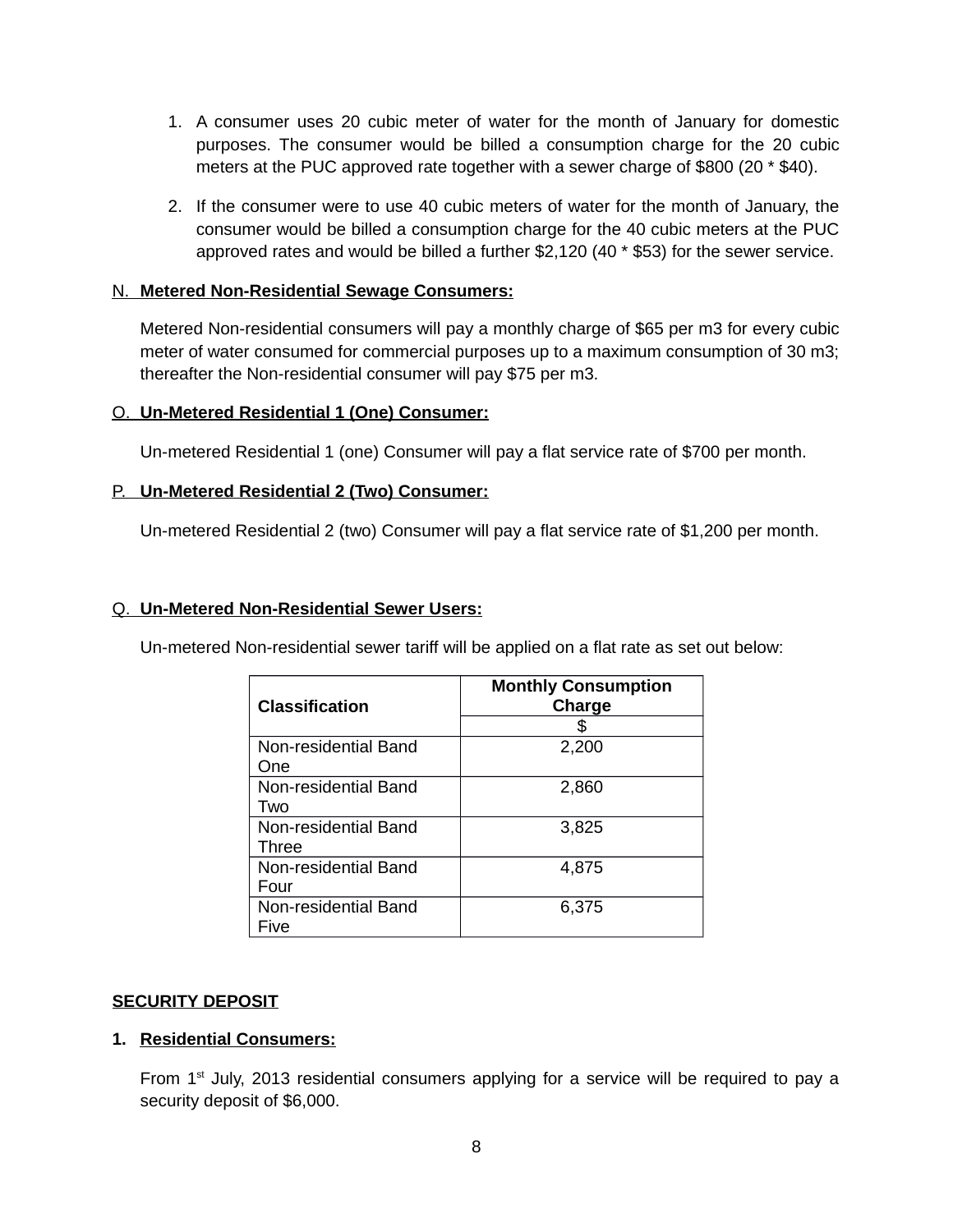### **2. Non-Residential Consumers:**

From 1<sup>st</sup> July, 2013 non-residential consumers applying for a service will be required to pay a security deposit of \$25,000 or six (6) months equivalent of bills whichever is greater.

- **3.** Consumers already on the data base will not be required to pay a security deposit but in the event of a consumer's payment default GWI may exercise its option to demand a security deposit.
- **4.** GWI will credit each deposit account with interest at 2.4 percent per annum.

# **ANCILLARY CHARGES**

| $1_{-}$        | <b>Residential Connection Fee</b> for a $\frac{3}{4}$ inch or less<br>connection - new service applications for<br>residential/domestic purposes in a location that falls<br>within the current service coverage. | \$10,000                         |
|----------------|-------------------------------------------------------------------------------------------------------------------------------------------------------------------------------------------------------------------|----------------------------------|
| 2 <sub>1</sub> | <b>Non-Residential Connection Fee for a 34 inch or less</b><br>connection - new service applications for<br>commercial/industrial activities in a location that falls<br>within the current service coverage.     | \$16,000                         |
| 3.             | All Connection Fee for Services in areas where GWI<br>does not have existing pipelines and where the request is<br>made by a Developer to interconnect with the GWI<br>network.                                   | Material and labour cost only    |
| 4.             | <b>Connection Fee for Services</b> less that 34 of an inch                                                                                                                                                        | Material and labour cost<br>only |
| 5.             | <b>Residential Reconnect Non-Voluntary</b> – Where the<br>residential customer service has been disconnected due<br>to non-payment or any act of illegality; and a request is<br>made for reconnection.           | \$7,500                          |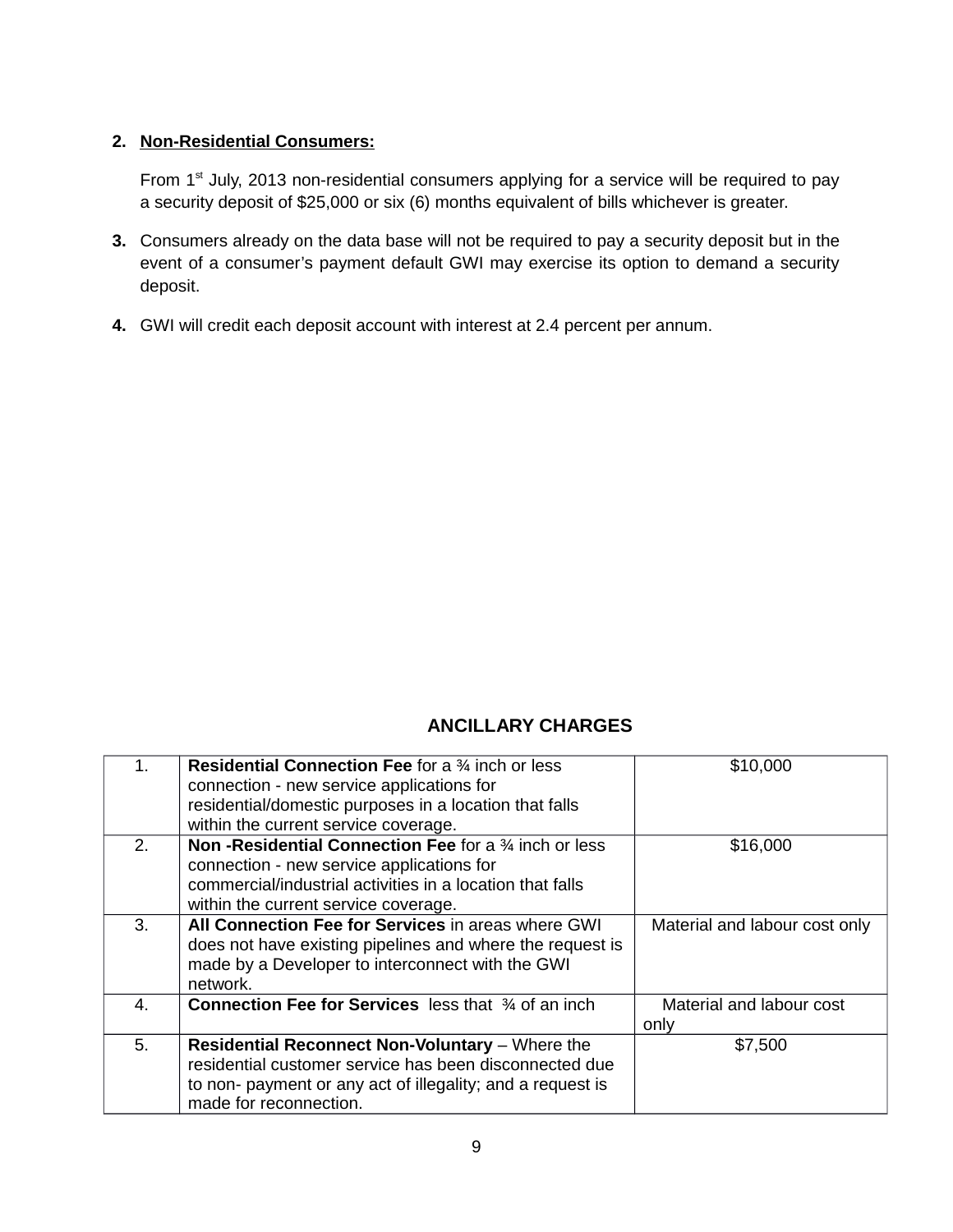| 6.  | Non-Residential Reconnect Non-Voluntary - Where the                                                                 | \$16,000                           |
|-----|---------------------------------------------------------------------------------------------------------------------|------------------------------------|
|     | non-residential customer's service has been                                                                         |                                    |
|     | disconnected due to non- payment or any act of illegality;                                                          |                                    |
|     | and request is made for reconnection.                                                                               |                                    |
| 7.  | Residential Disconnect Voluntary - The residential                                                                  | \$4,000                            |
|     | customer requests temporary disconnection.                                                                          |                                    |
| 8.  | Non-Residential Disconnect Voluntary -The non-                                                                      | \$9,000                            |
|     | residential customer requests temporary disconnection.                                                              |                                    |
| 9.  | Residential Reconnect Voluntary - where the service of                                                              | \$2,000                            |
|     | the residential customer has been disconnected                                                                      |                                    |
|     | voluntarily; and a request is made to reconnect the                                                                 |                                    |
|     | service.                                                                                                            |                                    |
| 10. | Non-Residential Reconnect Voluntary - where the                                                                     | \$4,000                            |
|     | service of the non-residential customer has been                                                                    |                                    |
|     | disconnected voluntarily; and a request is made to                                                                  |                                    |
|     | reconnect the service.                                                                                              |                                    |
| 11. | Requested Stay of Disconnection - Where a customer                                                                  | \$1,000                            |
|     | has been delinquent in servicing its debt and at the point                                                          |                                    |
|     | of disconnection, the customer commits to liquidate the                                                             |                                    |
|     | debt within one working day, the company may stay the                                                               |                                    |
|     | disconnection, but the customer would nevertheless be                                                               |                                    |
|     | fined for late payment.                                                                                             |                                    |
| 12. | Residential Line Transfer Fee (3/4 inches or less) -                                                                | \$10,000                           |
|     | Where the residential customer is requesting GWI to                                                                 |                                    |
|     | relocate their service to another area on the same                                                                  |                                    |
|     | property.                                                                                                           |                                    |
| 13. | Non-Residential Line Transfer Fee (3/4 inches or less) -<br>Where the non-residential customer is requesting GWI to | \$16,000                           |
|     | relocate their service to another area on the same                                                                  |                                    |
|     | property.                                                                                                           |                                    |
| 14. | Line Transfer Fee for Service - where a customer with a                                                             | Material and labour cost only      |
|     | service connection greater than 34 of an inch is                                                                    |                                    |
|     | requesting the relocation of their service connection to                                                            |                                    |
|     | another area on the same property.                                                                                  |                                    |
|     |                                                                                                                     |                                    |
| 15. | Residential Tamper Charge - where a Residential                                                                     | $$10,000 - 1st$ offence            |
|     | customer tampers with the connection and fixtures                                                                   | \$20,000 - 2 <sup>nd</sup> offence |
|     | inclusive of water meters in the absence of filed criminal                                                          | \$35,000 - 3rd offence             |
|     | charges.                                                                                                            |                                    |
| 16. | Non-Residential Tamper Charge - where a Non-                                                                        | \$15,000 - $1^{st}$ offence        |
|     | Residential customer tampers with the connection and                                                                | \$25,000 - $2^{nd}$ offence        |
|     | fixtures inclusive of water meters in the absence of filed                                                          | \$40,000 - 3rd offence             |
|     | criminal charges.                                                                                                   |                                    |
| 17. | Damaged Meter Charge - where a customer through                                                                     | Material and labour cost only      |
|     | accident damages a water meter                                                                                      |                                    |
| 18. | <b>Unaccounted for Water - where the customer would</b>                                                             | Company's estimate of water        |
|     | have used water that may have by-passed any                                                                         | utilized illegally                 |
|     | measuring device, used water not for the required                                                                   |                                    |
|     | purpose in a manner which is not registered on a                                                                    |                                    |
|     | measuring mechanism or benefited from a supply of                                                                   |                                    |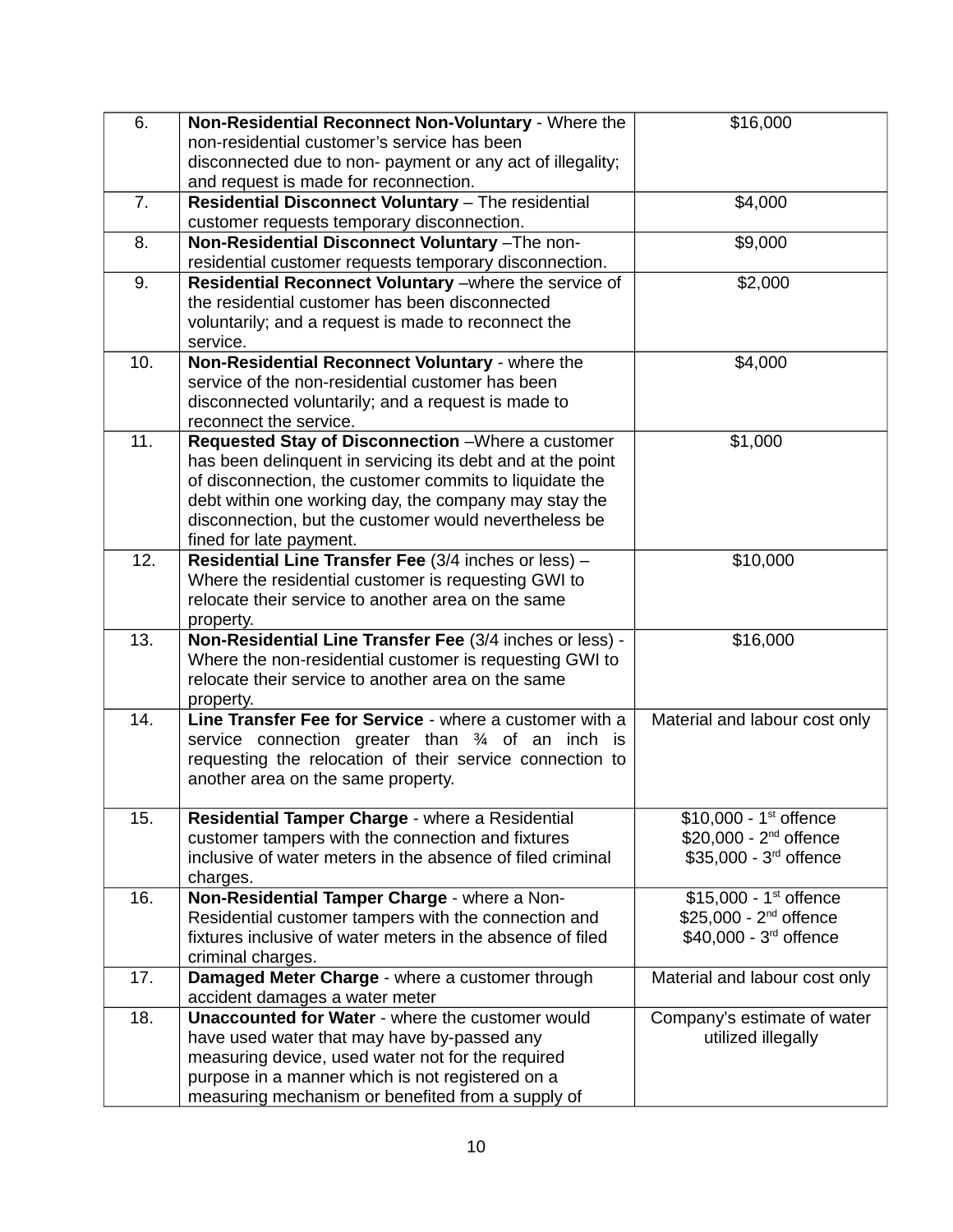|     | service from an unregistered service connection.                                                                                                                                                                             |                                          |
|-----|------------------------------------------------------------------------------------------------------------------------------------------------------------------------------------------------------------------------------|------------------------------------------|
| 19. | Damaged Infrastructure - where a person or<br>organization deliberately or through negligence cause<br>damage to any infrastructure.                                                                                         | Company's actual cost for<br>replacement |
| 20. | <b>Compliance Charge - Where a customer requires a</b><br>statement of indebtedness for the purpose of complying<br>with a legal requirement                                                                                 | \$5,000                                  |
| 21. | Request for an Audit - At the request of the customer for<br>a reconciled statement of Payments, Billings and or any<br>Financial Adjustments for a period not exceeding 5 years.                                            | \$2,500                                  |
| 22. | Return Cheques - Where a customer would have made<br>a payment to GWI via Cheque and that payment is not<br>honored by the Bank.                                                                                             | \$1,500                                  |
|     | <b>Sewerage Inspection and Processing Fee:</b>                                                                                                                                                                               |                                          |
| 23. | Residential Sewerage Inspection & Processing Fee -<br>where a request for no objection for residential Building<br>Plans for Sewerage areas for which no modification to an<br>existing Sewer Chamber is required.           | \$5,000                                  |
| 24. | Residential Sewerage Inspection & Processing Fee -<br>where a request for no objection for residential Building<br>Plans for Sewerage areas for which modification to an<br>existing Sewer Chamber is required.              | \$10,000                                 |
| 25. | Non Residential Sewerage Inspection & Processing<br>Fee $-$ where a request for no objection for non-residential<br>Building Plans for Sewerage areas for which no<br>modification to an existing Sewer Chamber is required. | \$15,000                                 |
| 26. | Non Residential Sewerage Inspection & Processing<br>Fee- where a request for no objection for non-residential<br>Building Plans for Sewerage areas for which modification<br>to an existing Sewer Chamber is required.       | \$20,000                                 |

## **APPENDIX TWO**

# **GLOSSARY OF TERMS**

## 1. **Residential Un-metered Consumer 1: (one)**

This is an account that has a single service connection with a bore not greater than 34 of an inch and serves only one (1) dwelling, apartment or building.

## 2. **Residential Un-metered Consumer 2: (two**)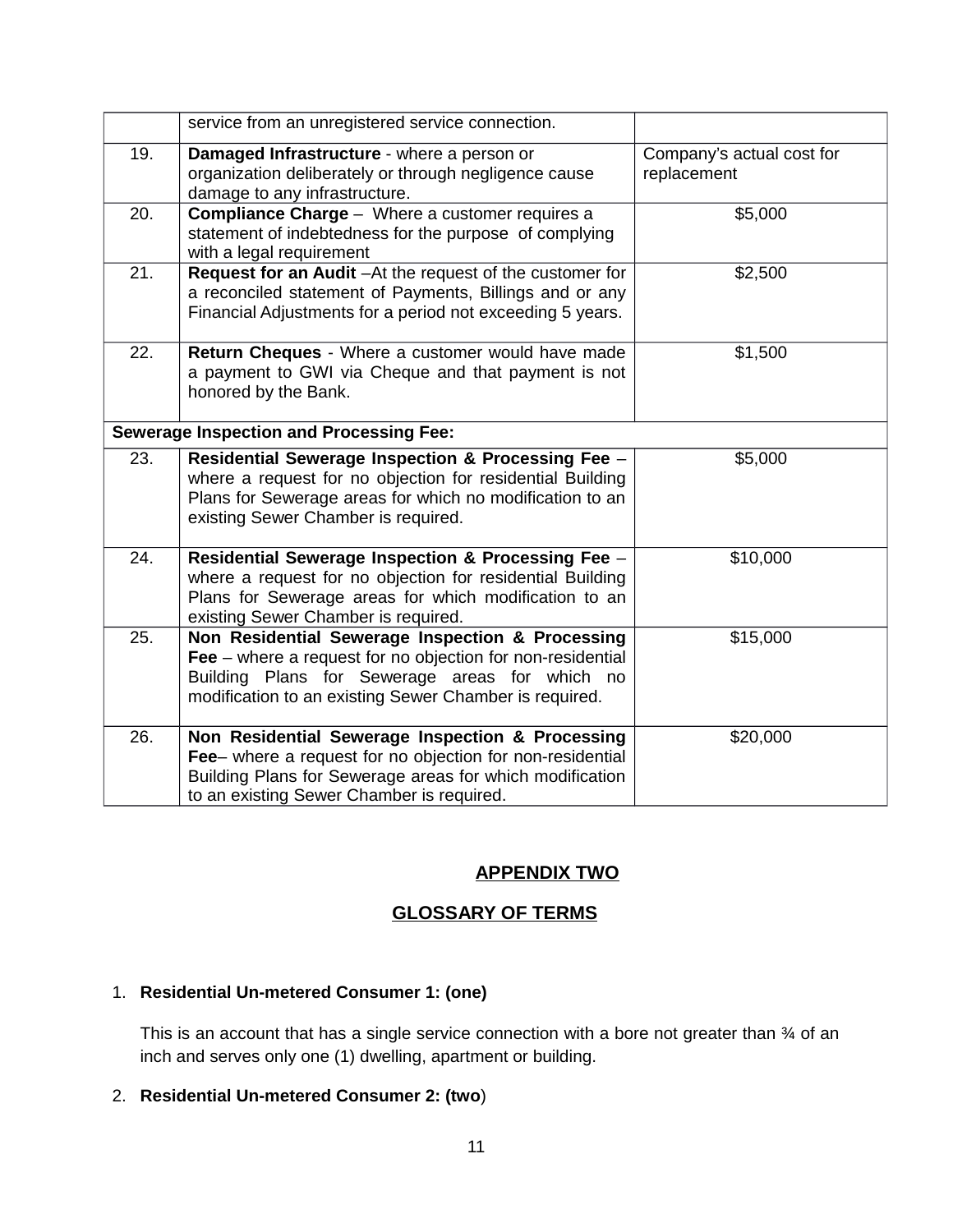This is an account where there is a single service connection not greater than 3/4 of an inch but serves more than one (1) but not more than three (3) dwellings, apartments or buildings on a single property.

### 3. **Un-treated Water:**

A customer that receives a service that comes from a borehole, through the distribution mains directly to the tap but without the water being channeled through a water treatment plant for further purification.

#### 4. **Treated Water:**

A customer that receives a service that comes from a borehole, through the distribution mains but with the water being channeled through a water treatment plant for further purification before distribution to the consumer's service connection.

#### 5. **Residential Metered Consumer:**

This is a customer occupying a private dwelling and whose usage of water is measured.

#### 6. **Fixed Charge:**

This is a fixed recurring monthly charge that all consumers will pay whether or not they use the service but continue to have an active service connection.

### 7. **Hinterland (Small Town) Communities:**

Hinterland (Small Town) Communities are made up of un-metered Residential and Nonresidential consumers residing in a number of outlying regions, and where a specific identifiable area in each of the regions receives an un-metered service.

### 8. **Hinterland (Small Town) Unmetered Non-Residential Consumers**:

Band 1 (One) - Customers residing in the environs of Mabaruma, Port Kaituma, Mattews Ridge, Mahadia, Lethem or Ituni engaged in trading but do not use water in normal course of operation. The size of the Service Connection must be ¾ inch or less e.g. Grocery Shops, Mom & Pop stores, Stationery, Drug Stores, Clothing Stores etc. The location should not allow public access to their washroom facilities.

Band 2 (two) - Customers residing in the environs of Mabaruma, Port Kaituma, Mattews Ridge, Mahadia, Lethem or Ituni to whom water is necessary for the normal course of operations e.g. restaurants, beer gardens, discos, construction (Commercial), private schools & offices, hair dressing salons, supermarkets with public washroom facilities etc.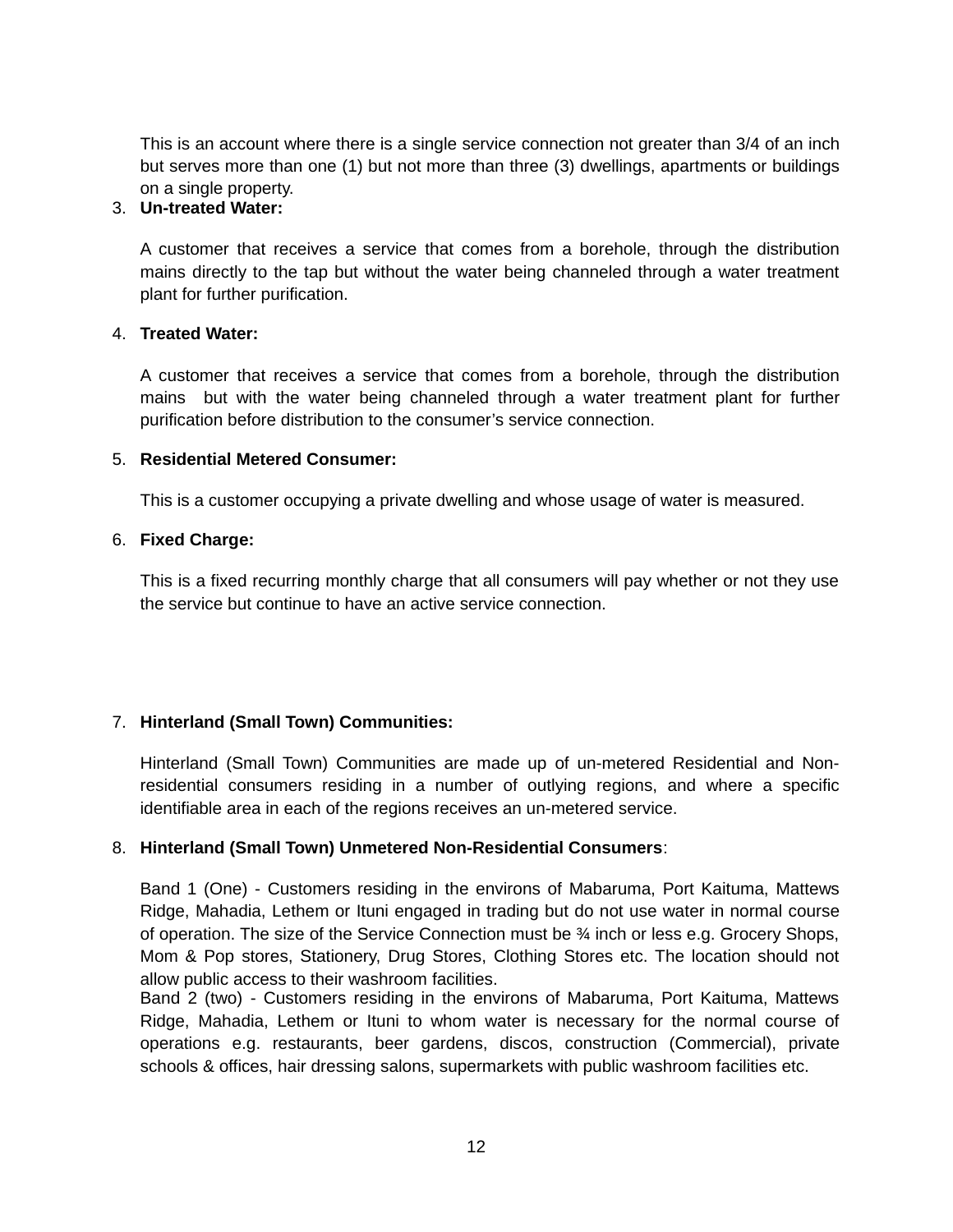Band 3 (three) - Customers residing in the environs of Mabaruma, Port Kaituma, Mattews Ridge, Mahadia, Lethem or Ituni who are heavy users of water in the normal course of operations. e.g. large hotels/guest houses, large restaurants, laundries, Construction (Industrial), Ready-mix Operations, Car Washes, Water Vendors, Block Making etc.

### 9. **Unmetered Non-Residential:**

These are unmetered commercial and industrial consumers that are sub-divided into five categories:

Band 1 (one) - This category is made up of customers engaged in trading but do not use water in the normal course of operations. The size of the Service Connection must be no more than ¾ of an inch. Examples of such businesses are Grocery Shops, Stationery, Drug Stores and Clothing Stores etc. The location should not allow public access to their washroom facilities.

Band 2 (two) - This category is made up of Non-Residential customers that use water in the normal course of operations and whose service connections are no more than ¾ of an inch. Examples are private schools, offices, supermarkets with public washroom facilities etc. where water is used for basic/hygiene needs. The enterprise must have not more than twenty five employees.

Band 3 (three) - This category is made up of non-residential customers for which water is necessary in the normal course of operations. Examples are restaurants, hotels/guest houses with less than 10 rooms, beer gardens, discos, construction (Commercial), private schools & offices with no more than sixty occupants.

Band 4 (four) - This category is made up of Non-Residential customers that are heavy users of water

In the normal course of operations e.g. hotels/guest houses with more than 10 rooms, large restaurants, laundries, construction (Industrial), ready-mix operations, private schools and offices with more than 60 employees.

Band 5 (five) - This category is made up of Non-Residential consumers where water is essential for the operation of the business. Examples are water vending, car washing and block making.

### 10. **Metered Residential Sewer Consumers:**

This is a consumer occupying a private dwelling and whose usage of water is measured.

#### 11. **Un-metered Residential Sewer Consumer 1: (one)**

This is an account where there is a single service connection not greater than ¾ of an inch that serves only one (1) dwelling, apartment or building on a property.

### **Un-metered Residential Sewer Consumer 2: (two)**